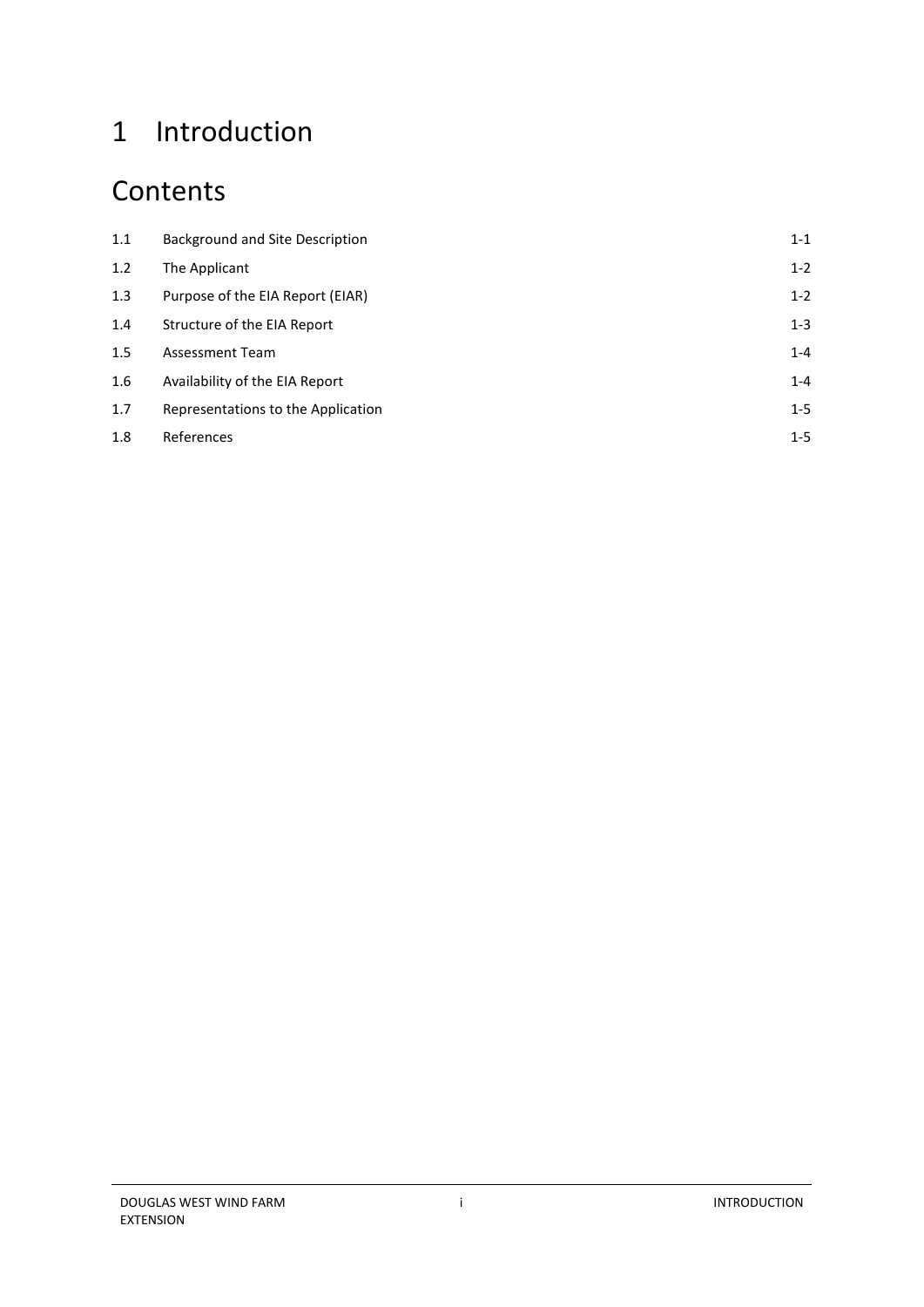This page is intentionally blank.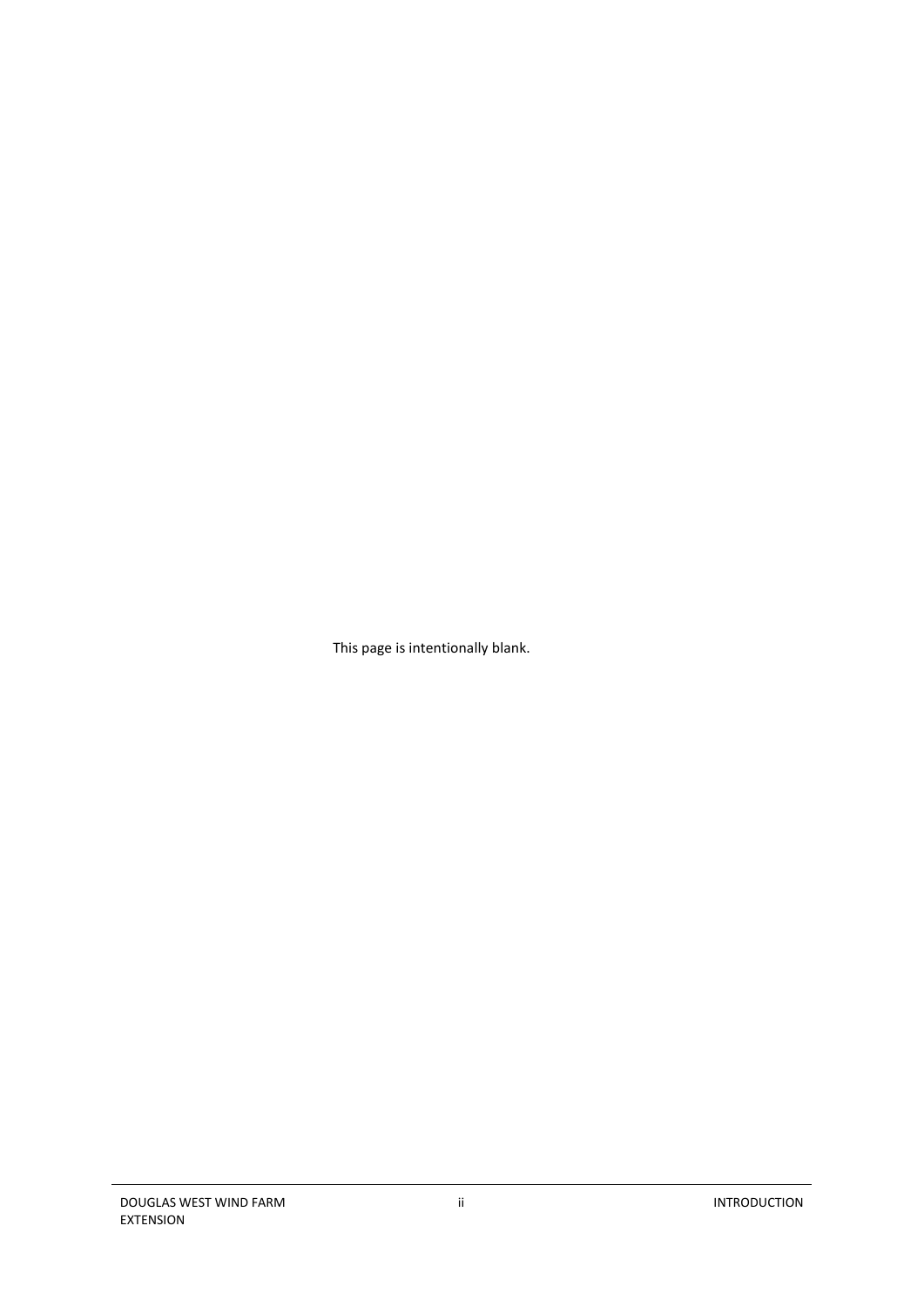# 1 Introduction

## <span id="page-2-0"></span>1.1 Background and Site Description

- 1.1.1 Douglas West Extension Ltd is part of the same group of companies as 3R Energy Solutions Ltd (3R Energy) and is hereafter referred to as "the Applicant". The Applicant intends to apply to the Scottish Ministers for Section 36 (S36) consent and deemed planning permission, under the terms of the Electricity Act 1989, for an extension to the consented Douglas West Wind Farm (the proposed extension hereafter referred to as the "Proposed Development"), at site centre British National Grid (BNG) NS 80399 32105. Whilst the Proposed Development has been designed as a physical extension to the consented Douglas West Wind Farm, it is a standalone project capable of delivery in its own right.
- 1.1.2 This application will be supported by an Environmental Impact Assessment Report (EIA Report) as required by The Electricity Works (Environmental Impact Assessment) (Scotland) Regulations 2017.
- 1.1.3 This EIA Report has been prepared to assess the environmental impacts of the Proposed Development and will accompany the S36 Application submitted to the Scottish Ministers.
- 1.1.4 The Proposed Development will comprise 13 wind turbines up to 200 m blade tip height when vertical, each being around 6 megawatt (MW) in power rating. The Proposed Development generation capacity will be approximately 78 MW, plus around 20 MW of energy storage capacity. The associated infrastructure will include: site access, access tracks, crane hardstandings, underground cabling, on-site substation and maintenance building, energy storage compound, temporary construction compound, laydown area, concrete batching plant, potential excavations/borrow workings and two permanent meteorological masts.

#### *Site Description*

- 1.1.5 The site lies west of the M74 in rural South Lanarkshire, approximately 2.68 km to the north-west of the village of Douglas*,* and approximately 1.56 km to the south of Coalburn to the nearest turbine (refer to Figure 1.1). Figure 1.2 shows the main development area overlain on an aerial photograph base. The Proposed Development layout is shown in detail on Figure 1.3.
- 1.1.6 The site is in the ownership of Electricity Supply Nominees (Forestry) Limited, with the exception of the access roads beyond the main body of the site (the forest) which are in the ownership of William Mitchell and Sons Ltd, Mitchell Energy Ltd and Hargreaves Land Limited (refer to Figure 1.5 Land Ownership Plan).
- 1.1.7 The Proposed Development will extend the consented Douglas West Wind Farm onto the adjoining eastern block of Cumberhead Forest to infill the remaining gap between Douglas West Wind Farm, Hagshaw Hill Wind Farm, and a number of other wind farms on the north side of the Douglas Valley. The site comprises an area of approximately 372.6 hectares (ha) and gradually rises from 275 m Above Ordnance Datum (AOD) in the north to 465 m AOD in the south.
- 1.1.8 The site area currently comprises commercial coniferous plantation. The surrounding land comprises rolling moorland to the north, east and south, with further forestry plantation to the west. A number of watercourses traverse the site including the Shiel Burn and tributaries of the Hagshaw Burn, the latter which forms the western boundary of the site. The Poniel Water flows just north of the site boundary. No residential properties lie within the site boundary.
- 1.1.9 The total power output of the Proposed Development would be around 78 MW. Based on a calculated site-specific capacity factor, the annual indicative total power output for the site would be around 220.7 GW hours per annum, indicating the Proposed Development would generate enough electricity to power approximately 57,000 average UK households (based on average electricity consumption per household in the UK quoted by RenewableUK in 2018, of 3,781 kW). The Proposed Development would contribute towards international and national targets for the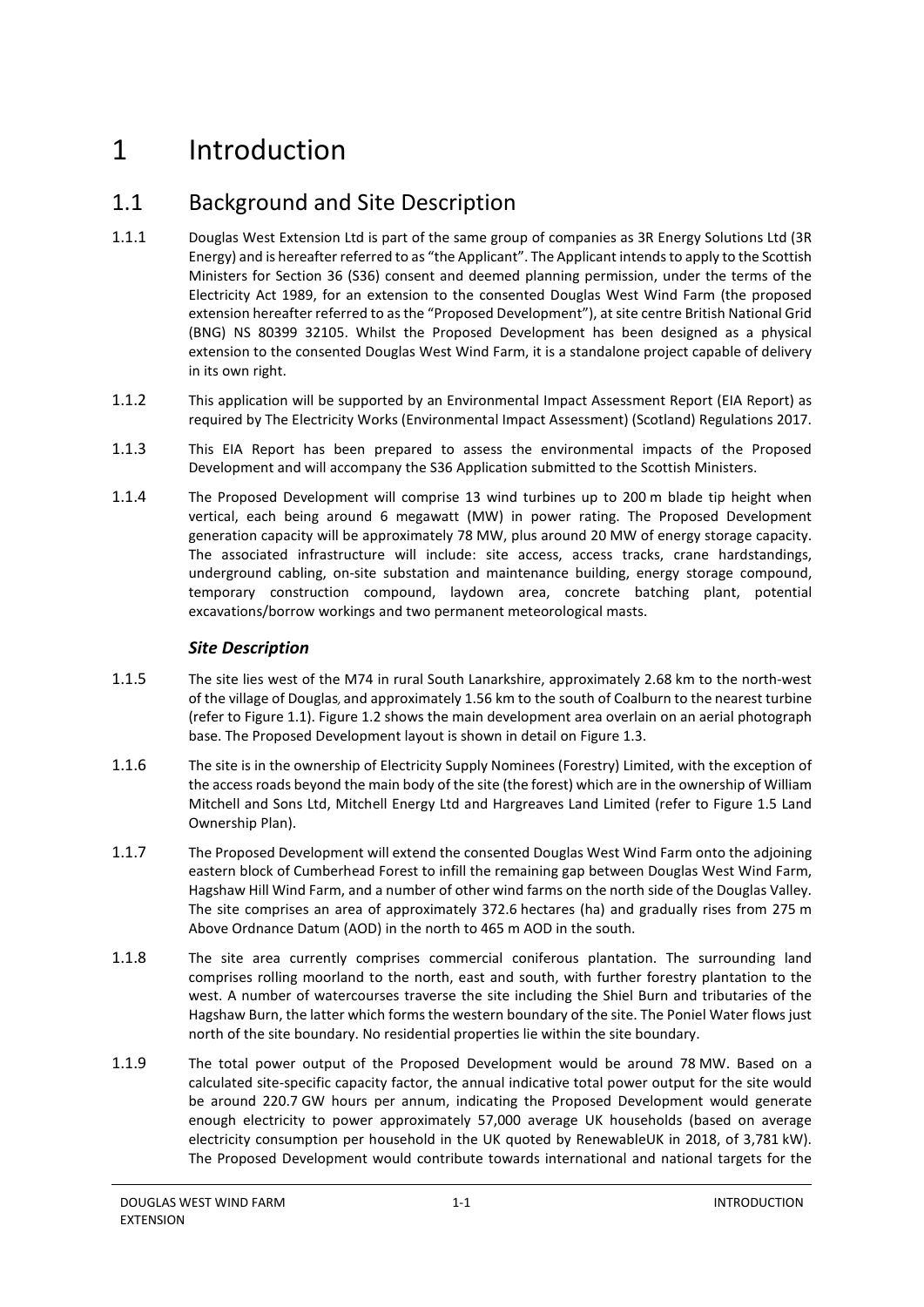generation of renewable energy and reduction in greenhouse gas emissions (further information is provided on this matter in Chapter 3).

1.1.10 The electricity produced will be exported to the electricity network. The proposed point of connection to the wider electricity network is via the Coalburn Transmission Substation to the northeast of the site via a new collector substation at the entrance to the site (adjacent to J11 of the M74).

### <span id="page-3-0"></span>1.2 The Applicant

- 1.2.1 Douglas West Extension Ltd is part of the same group of companies as 3R Energy which was established in 2009, with its head office situated in Lanark. 3R Energy was initially established to help farms and rural businesses benefit from renewable energy, with the mainstay of the business being farm sized wind turbines, CHP systems and biomass boilers. More recently, a successful application to develop a 49 MW wind farm at Douglas West represented the next step in the development of the business into larger-scale renewables. The current proposal to extend the Douglas West Wind Farm (the Proposed Development), together with an application to repower the nearby Hagshaw Hill Wind Farm, build on 3R Energy's experience and knowledge of renewable generation in the local area, helping to grow and diversify the business for the future.
- 1.2.2 3R Energy is part of a family group of companies which also includes: Holz Energie UK Ltd, also based in Lanark, which is a wholly owned UK import franchise of the successful German wood-gas CHP manufacturer, Holz Energie Wegsheid. Mitchell Farming Partnerships and William Mitchell & Sons (WMS) Ltd, based at Newtonhead Farm Rigside and Hazelside Farm Douglas respectively, manage the farming assets of the Group. Mitchell Energy Ltd is the parent company of 3R Energy. Together the Group:
	- owns and manages 3,500 acres of land in the Douglas Valley
	- **has farmed the land for over 120 years**
	- generates a combined annual turnover of ca. £6m
	- employs 18 people on a full and part time basis
- 1.2.3 As a local company, 3R Energy is committed to working with the local communities in the Douglas Valley for the long term to develop and deliver successful projects which create significant and tangible benefits for the surrounding communities.
- 1.2.4 3R Energy's Forward Strategy for the development of their business and landholding in the Douglas Valley can be found in Appendix 1.1. The Proposed Development forms one component of a wider strategy for the future of the Hagshaw Wind Cluster (refer to Figure 1.4).

### <span id="page-3-1"></span>1.3 Purpose of the EIA Report (EIAR)

- 1.3.1 ITPEnergised (ITPE) was appointed by the Applicant to undertake an Environmental Impact Assessment (EIA) of the Proposed Development in accordance with The Electricity Works (Environmental Impact Assessment) (Scotland) Regulations 2017 ('the EIA Regulations'). The EIA process is the systematic process of identifying, predicting and evaluating the environmental impacts of a proposed development. The EIA process is reported in this EIA Report, which identifies the methodologies used to assess the environmental effects predicted to result from the construction, operation and decommissioning of the Proposed Development. Where appropriate, it also sets out mitigation measures designed to prevent, reduce and, if at all possible, offset potential significant adverse environmental impacts. An assessment of residual effects, those expected to remain following implementation of mitigation measures, is also presented.
- 1.3.2 The main findings and conclusions of this EIA Report are summarised in a Non-Technical Summary (NTS), as required by the EIA Regulations. The NTS, provided as a stand-alone document, summarises the key findings of the EIA in easily accessible, non-technical language, ensuring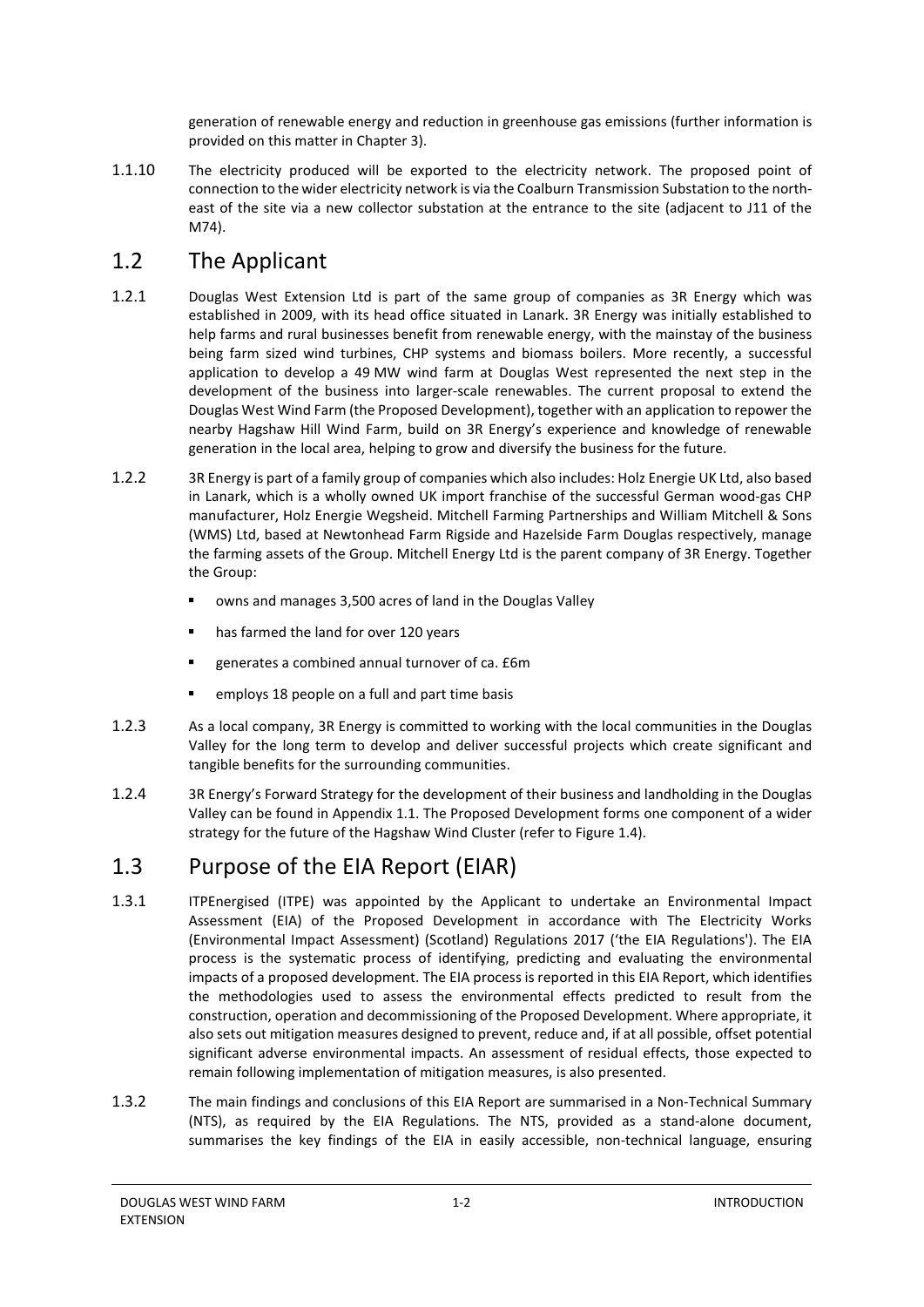everyone with an interest in the project can understand and access information on its predicted environmental effects.

1.3.3 This EIA Report and NTS accompany the application for S36 consent, being submitted to the Scottish Ministers.

#### <span id="page-4-0"></span>1.4 Structure of the EIA Report

- 1.4.1 The EIA Report is split into four volumes, with the NTS forming a separate document. **Volume 1** of this EIA Report is structured as follows:
	- Chapter 2 provides a description of the design iteration process, detailing how the Proposed Development evolved through the course of the assessment process and the elimination of alternative development options;
	- Chapter 3 provides a description of the existing site, details of the Proposed Development, the construction, operation and maintenance processes, decommissioning process, need for the development and carbon considerations;
	- Chapter 4 is the methodology of the EIA process including the scope of the process, justification for topics scoped out of the EIA, and details of the Public Consultation process;
	- Chapter 5 is the planning policy context;
	- Chapter 6 assesses the potential and residual effects on landscape and visual amenity;
	- Chapter 7 assesses the potential and residual effects on ecology and nature conservation;
	- Chapter 8 assesses the potential and residual effects on ornithology;
	- Chapter 9 assesses the potential and residual effects on noise and vibration;
	- Chapter 10 assesses the potential and residual effects on the historic environment;
	- Chapter 11 assesses the potential and residual effects on hydrology, hydrogeology and geology;
	- Chapter 12 assesses the potential and residual effects on traffic and transport;
	- Chapter 13 assesses the potential and residual effects on socio-economics, tourism and recreation;
	- Chapter 14 assesses the potential and residual effects on aviation, radar and telecommunications;
	- Chapter 15 assesses the potential and residual effects from shadow flicker and reflectivity;
	- Chapter 16 assess the potential and residual effects on the forestry resources;
	- Chapter 17 provides a summary of all predicted cumulative effects;
	- Chapter 18 is the Schedule of Environmental Commitments, which summarises all of the mitigation measures presented in this EIA Report; and
	- Chapter 19 provides summary tables of all predicted residual effects.
- 1.4.2 **Volume 2** contains the figures that inform the EIA Report.
- 1.4.3 **Volume 3** contains supporting information and appendices for each of these technical chapters, and additional studies that have been prepared to inform the relevant assessments as reported in the EIA Report. A **Confidential Annex** to the EIA Report, which include confidential information on protected species will be provided separately to the Scottish Government Energy Consents Unit, South Lanarkshire Council (SLC) and Scottish Natural Heritage (SNH).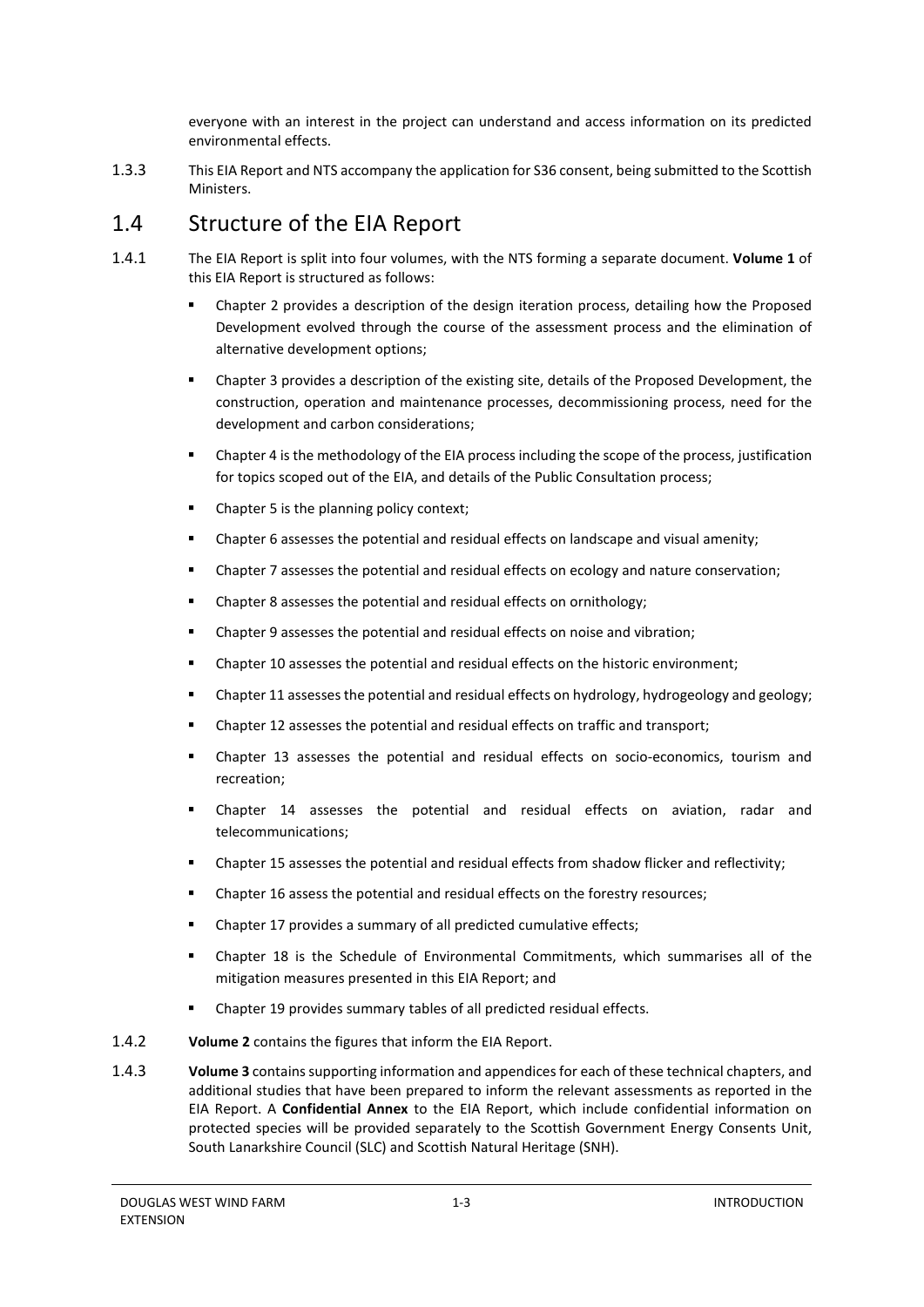- 1.4.4 **Volume 4** contains the landscape and visual impact assessment visualisations that inform Chapter 6 Landscape and Visual Assessment.
- 1.4.5 Additional supporting documents which form part of the S.36 Consent application submission include a **Non-Technical Summary** of the EIA Report, a **Planning Statement** and a **Pre-Application Consultation (PAC) Report**.

#### <span id="page-5-0"></span>1.5 Assessment Team

- 1.5.1 The assessment was undertaken by ITPE's environmental teams supported by the following external consultants:
	- **ACIA Acoustics (Noise Assessment);**
	- **AECOM** (Engineering Design);
	- Bidwells LLP (Forestry Assessment);
	- BiGGAR Economics (Socio-Economic Assessment);
	- **EXECTA** Archaeology (Cultural Heritage Assessment);
	- **MacArthur Green (Ecology and Ornithology Assessments);**
	- Pegasus Group (Landscape and Visual Assessment and Residential Visual Amenity Assessment);
	- **Transport Planning (Traffic and Transport Assessment);**
	- Wind Business Support (Aviation and Telecommunications Assessment); and
	- **Jones Lang LaSalle (Planning and Energy Policy Assessment).**

#### <span id="page-5-1"></span>1.6 Availability of the EIA Report

1.6.1 Copies of the EIA Report are available from:

3R Energy Lanark Auction Market, Hyndford Road, Lanark ML11 9AX Tel: (01555) 660244 Email: info@3renergy.co.uk

- 1.6.2 The cost of a hard copy of the EIA Report Volumes 1 and 3 (EIA chapters and technical appendices) is £250.00, and a hard copy of the EIA Report Volume 2 and 4 (figures) is £500.00. In addition, all documents are available (as a PDF) on a DVD for £15.00. The Non-Technical Summary (NTS) is available free of charge. Copies of the other supporting documents are also available in hard copy with the cost to be confirmed on request.
- 1.6.3 Copies of the EIA Report will also be available for viewing during opening hours at the following locations:

South Lanarkshire Council Planning and Building Standards HQ Montrose House 154 Montrose Crescent Hamilton ML3 6LB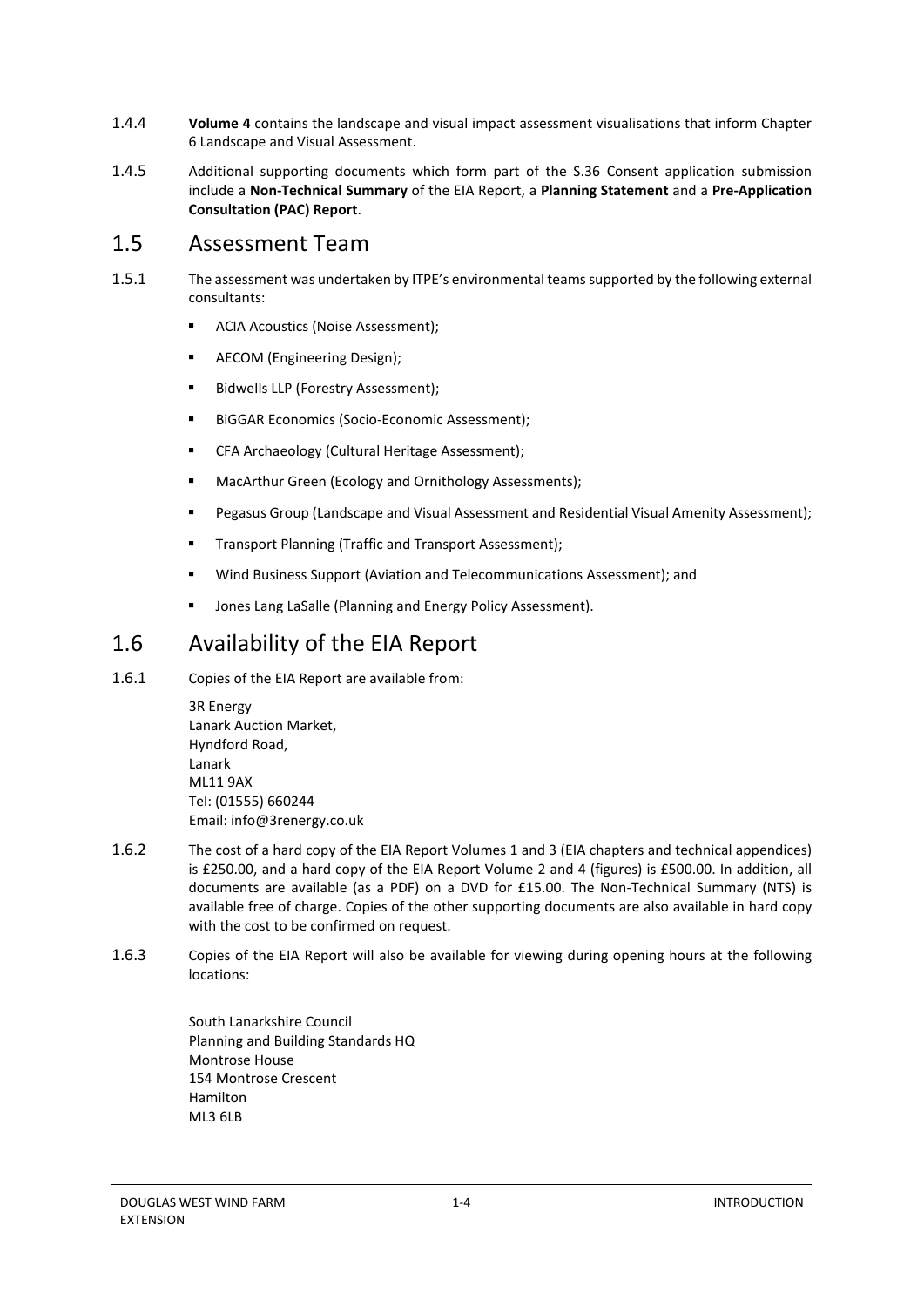Coalburn Miners Welfare 42 Coalburn Road Coalburn ML11 0LH St.Brides Centre Braehead Douglas

ML11 0PT

### <span id="page-6-0"></span>1.7 Representations to the Application

1.7.1 Any representations to the application should be made directly to the Scottish Government at:

Energy Consents Unit 5 Atlantic Quay 150 Broomielaw Glasgow G2 8LU Email: [representations@gov.scot](mailto:representations@gov.scot)

#### <span id="page-6-1"></span>1.8 References

RenewableUK (2019). UKWED Figures Explained. Available at: http://www.renewableuk.com/en/renewable-energy/wind-energy/uk-wind-energydatabase/figures-explained.cfm

Scottish Natural Heritage (2018). Assessing the impact of repowered wind farms on nature (Consultation Draft). Available at:

[https://www.nature.scot/sites/default/files/2018-06/Guidance%20-](https://www.nature.scot/sites/default/files/2018-06/Guidance%20-%20Assessing%20the%20impact%20of%20repowered%20wind%20farms%20on%20nature%20-%20consultation%20draft%20-%20June%202018.pdf)

[%20Assessing%20the%20impact%20of%20repowered%20wind%20farms%20on%20nature%20-](https://www.nature.scot/sites/default/files/2018-06/Guidance%20-%20Assessing%20the%20impact%20of%20repowered%20wind%20farms%20on%20nature%20-%20consultation%20draft%20-%20June%202018.pdf) [%20consultation%20draft%20-%20June%202018.pdf](https://www.nature.scot/sites/default/files/2018-06/Guidance%20-%20Assessing%20the%20impact%20of%20repowered%20wind%20farms%20on%20nature%20-%20consultation%20draft%20-%20June%202018.pdf)